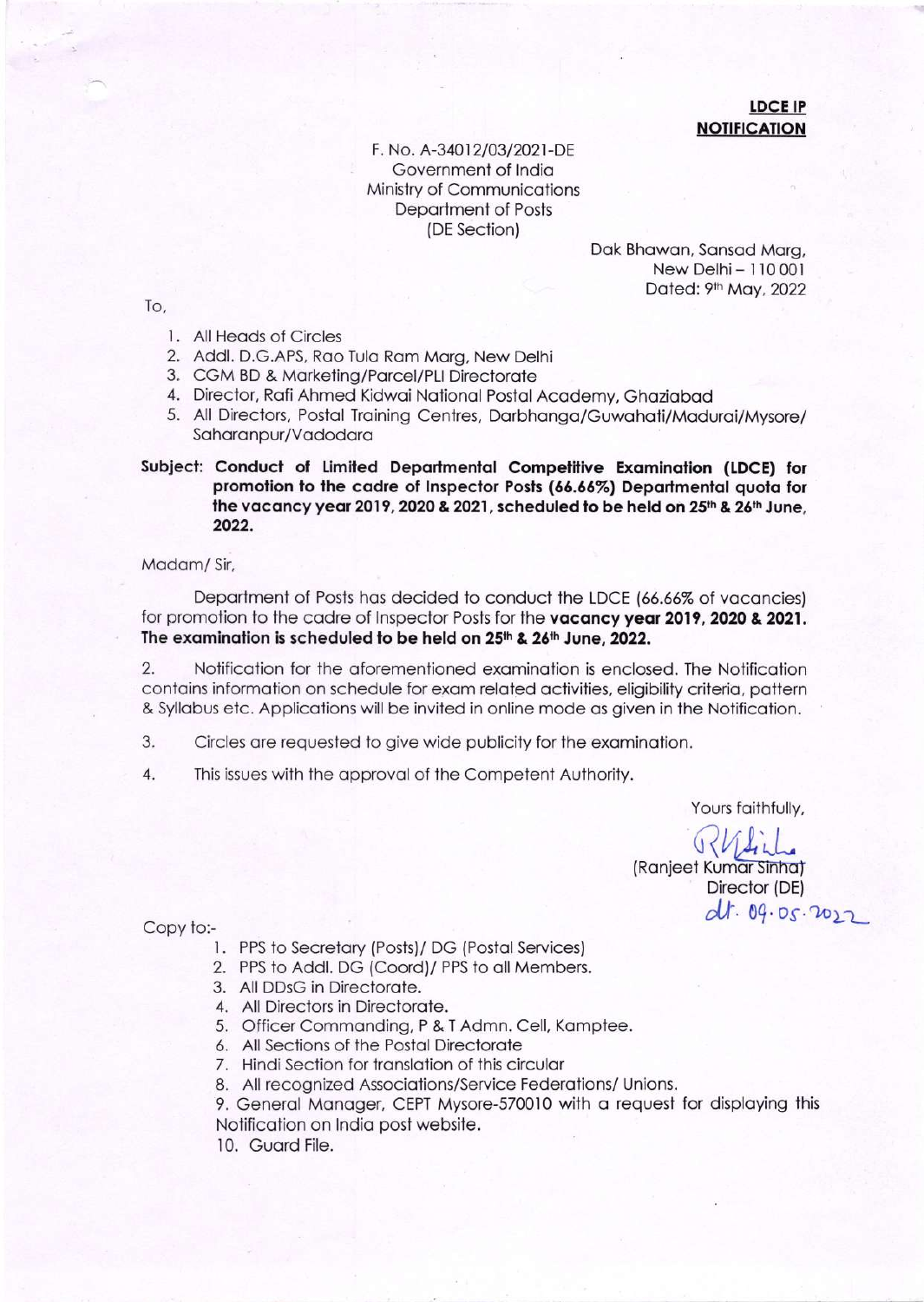F. No. A-34012/03/2021-DE Government of lndio Ministry of Communicotions Deportment of Posts (DE Section)

> Dok Bhowon, Sonsod Morg, New Delhi- 110 001 Dated: 9<sup>th</sup> May, 2022

## **NOTIFICATION**

## Subject: Conducting of Limited Departmental Competitive Examination (LDCE) for promotion to the cadre of Inspector Posts (66.66%) Departmental quota for the vacancy year 2019, 2020 & 2021, scheduled to be held on 25th & 26th June, 2022.

Modom/ Sir,

Department of Posts has decided to conduct the LDCE (66.66% of vacancies) for promotion to the cadre of Inspector Posts for the vacancy year 2019, 2020 & 2021 os per the schedule below:

| Date of Exam                           | Paper Nos. | Time schedule        |
|----------------------------------------|------------|----------------------|
| 25 <sup>th</sup> June, 2022 (Saturday) | Paper-I    | 10:00 AM to 01:00 PM |
| 25 <sup>th</sup> June, 2022 (Saturday) | Paper-II   | 02:00 PM to 05:00 PM |
| 26th June, 2022 (Sunday)               | Paper-III  | 10:00 AM to 01:00 PM |
| 26th June, 2022 (Sunday)               | Paper-IV   | 02:00 PM to 05:00 PM |

2. Online Applicotions ore invited from the willing ond eligible condidotes who fulfill the eligibility criteria as given in subsequent paras. Applicants shall have to apply lhrough http://ccc.cept.gov.in/ipopplicotion. Appliconts ore required to toke o print out of the filled opplicotion forms ond to submit to concerned porent office duly signed. For APS candidates, hard copy of the application form duly verified by the outhority competent is required to be sent to Circle office. The schedule of oclivities for the examination is as under:

| SINO. | <b>Activity</b>                                                                                                                                                | Schedule                                               |  |
|-------|----------------------------------------------------------------------------------------------------------------------------------------------------------------|--------------------------------------------------------|--|
|       | Online application process starts from                                                                                                                         | 13.05.2022 from 9:00AM                                 |  |
| 2.    | Last date to apply for online application                                                                                                                      | 30.05.2022 upto 5:30PM                                 |  |
| 3.    | Controlling Officer will verify details on day   To be completed by<br>to day basis so that not a single application<br>is left for verification by 01.06.2022 | 01.06.2022                                             |  |
| 3.    | Correction in application form, if necessary,<br>by candidate to be done                                                                                       | From 9:00AM on 02.06.2022 fill<br>5:30PM on 03.06.2022 |  |
| 4.    | Completion of verification of resubmitted<br>application by Controlling Officer                                                                                | by<br>completed<br>be<br>To<br>10.06.2022              |  |
| 6.    | Admit cards available for downloading by<br>candidates from                                                                                                    | 20.06.2022                                             |  |
| 7.    | Date of Exam                                                                                                                                                   | 25th & 26th June, 2022                                 |  |

3. Eligibility Criterio: -As per Deportment of Posts (lnspector Posts) Recruitment Rules notified in GSR 89 (E) dated 05.02.2019, the following categories of officials are eligible to oppeor for the obove Exominotion.

. Officiols of vorious grodes, os specified below, with eight yeors of regulor quolifying service os on the cruciol dote for determining the eligibility service os specified by Centrol Government ore eligible for oppeoring in Limited Departmental Competitive Examination: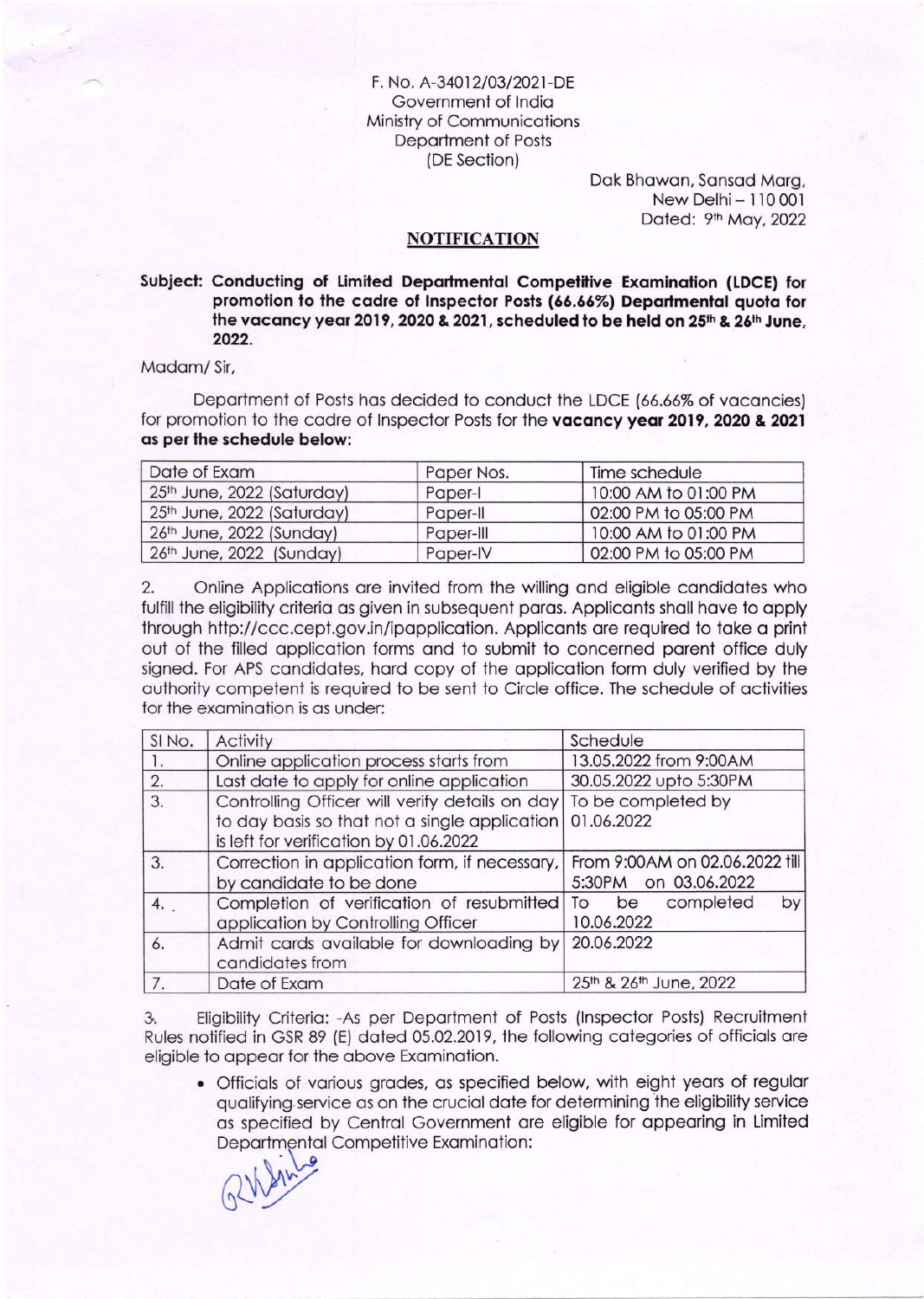- (o) Higher Selection Grode-ll (Level-6) in oll offices including regulor service put in as Lower Selection Grade and Postal Assistant or Sorting Assistant;
- (b) Postmoster Grode-ll (Level-6) in oll offices including regulor service put in os Postmoster Grode-l ond Postol Assistont;
- (c) Stenogropher Grode-l (Level-5) in oll offices including regulor service put in os Stenogropher Grode-ll;
- (d) Lower Selection Grode (Level-S) in oll offices including regulor service put in os Postol Assistont or Sorting Assistont;
- (e) Postmoster Grode-l (Level-S) in oll offices including regulor service put in os Postol Assistont;
- (f) Postol Assistont/Sorting Assistont (Level-4) in oll offices;
- (g) Stenographer Grade-II (Level-4) in all offices.
- Note:- Age limit for oppeoring in Limiled Deportmentol Competitive Exominotion is not exceeding forty five years as on the crucial date of eligibility, to which the voconcies pertoin to.
- 4. Cruciol dote for colculotion of oge ond service eligibility conditions:-

| Si No. |      | Exam Year (period of vacancies) | Crucial date of eligibility. |
|--------|------|---------------------------------|------------------------------|
|        | 2019 | $(01.01.2019$ to 31.12.2019)    | 01.01.2019                   |
|        | 2020 | (01.01.2020 to 31.12.2020)      | 01.01.2020                   |
|        | 2021 | (01.01.2021 to 31.12.2021)      | 01.01.2021                   |

5. Age and Service eligibility conditions for Army Postal Service (APS) candidates: -

Age and service conditions mentioned above are also applicable to the candidates on deputation to APS. Concessions as circulated vide Directorate letter No. 7-14/2009-SPB-II dated 26.06.2018 and 27.09.2019 related to service in APS, shall be odmissible.

Note: ln cose, morks obtoined by on APS condidote (including groce morks) exceeds maximum marks in each paper, marks allotted shall be restricted to maximum morks of eoch poper. The finol merit list sholl be drown ofter orriving of the totol morks including groce morks.

6. The APS outhorities will send the Applicotions of the Appliconts working in APS to the concerned Nodol Officer of the respective Circle by furnishing the eligibility detoils.

7. Pottern & Syllobus of Exominotion:- The pottern ond syllobus opplicoble for the said LDCE IP has been circulated vide letter No. 7-14/2011-SPN-II dated 06th April, 2021 ond is enclosed ot Annexure l. The pottern & Syllobus for lhe exominotion is olso available in the Employee Corner in the Department of Posts' official website i.e. indiopost.gov.in.

8. Venue for conducting the Exominotion: The Exominotion will be conducted ot oll the Circle Heodquorters only. The condidotes will hove to oppeor from the respective centre of their Circle only and under no circumstances, they may be permitted to oppeor from other Circle Centres.